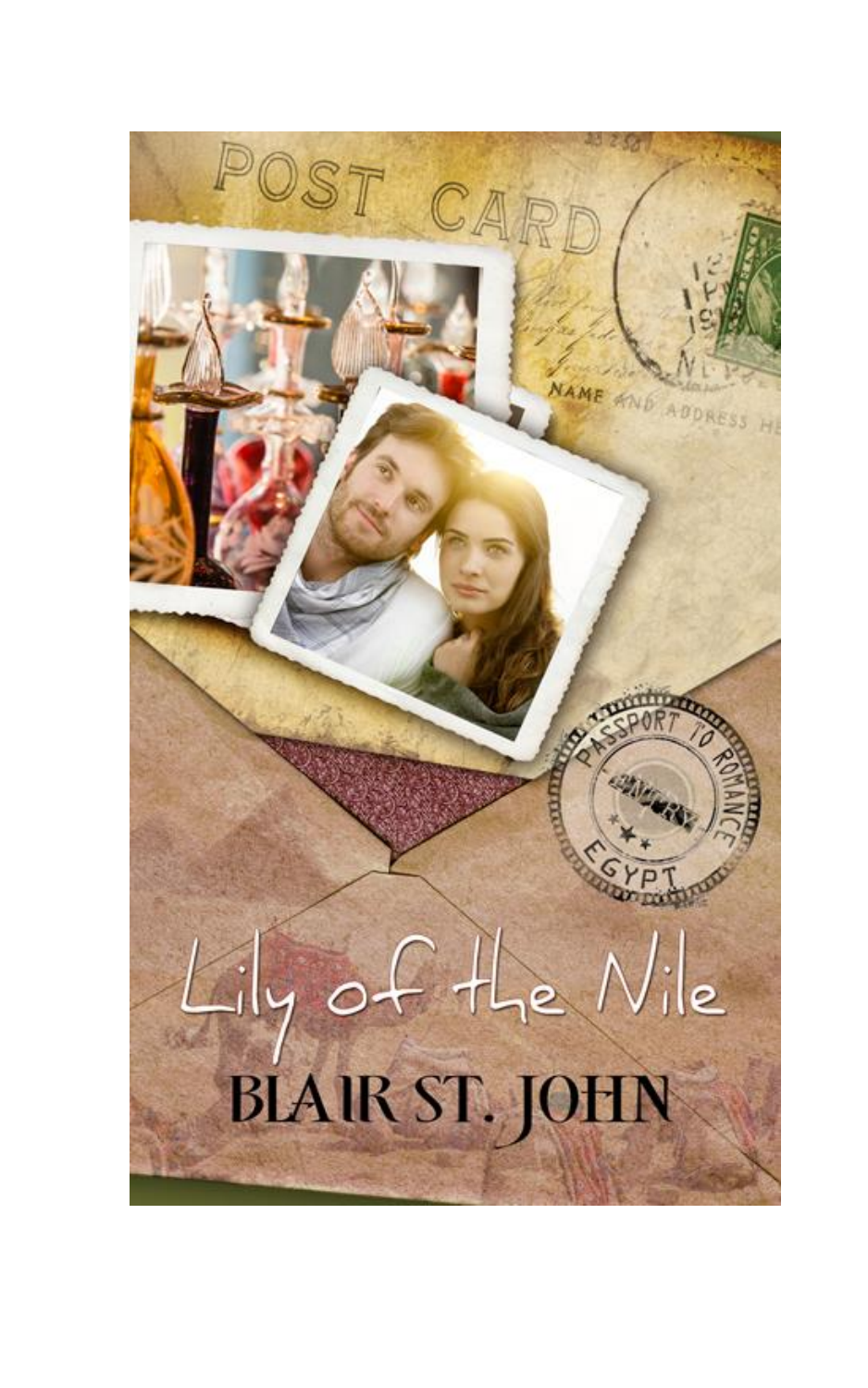# Lily of the Nile

Blair St. John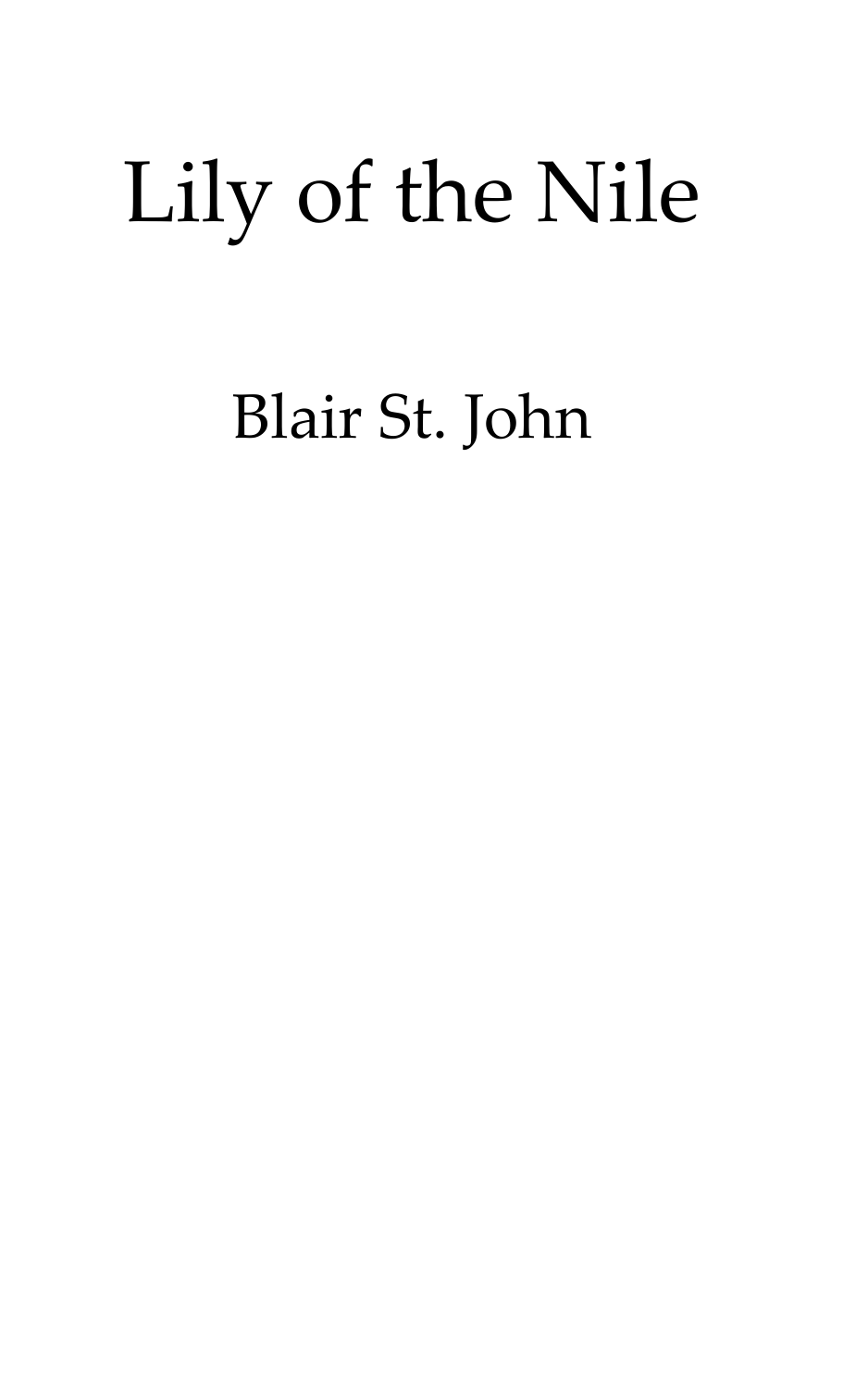This is a work of fiction. Names, characters, places, and incidents either are the product of the author's imagination or are used fictitiously, and any resemblance to actual persons living or dead, business establishments, events, or locales, is entirely coincidental.

#### **Lily of the Nile COPYRIGHT 2022 by Blair St. John**

All rights reserved. No part of this book may be used or reproduced in any manner whatsoever without written permission of the author or Pelican Ventures, LLC except in the case of brief quotations embodied in critical articles or reviews. eBook editions are licensed for your personal enjoyment only. eBooks may not be re-sold, copied or given to other people. If you would like to share an eBook edition, please purchase an additional copy for each person you share it with. Contact Information: titleadmin@pelicanbookgroup.com

All scripture quotations, unless otherwise indicated, are taken from the Holy Bible, New International Version<sup>(R),</sup> NIV(R), Copyright 1973, 1978, 1984, 2011 by Biblica, Inc.<sup>™</sup> Used by permission of Zondervan. All rights reserved worldwide. www.zondervan.com

Scripture quotations, marked KJV are taken from the King James translation, public domain. Scripture quotations marked DR, are taken from the Douay Rheims translation, public domain.

Scripture texts marked NAB are taken from the *New American Bible, revised edition* Copyright 2010, 1991, 1986, 1970 Confraternity of Christian Doctrine, Washington, D.C. and are used by permission of the copyright owner. All Rights Reserved. No part of the New American Bible may be reproduced in any form without permission in writing from the copyright owner.

#### Cover Art by *Nicola Martinez*

White Rose Publishing, a division of Pelican Ventures, LLC [www.pelicanbookgroup.com](http://www.pelicanbookgroup.com/) PO Box 1738 \*Aztec, NM \* 87410 White Rose Publishing Circle and Rosebud logo is a trademark of Pelican Ventures, LLC

> Publishing History First White Rose Edition, 2022 Electronic Edition ISBN 978-1-5223-0384-8 **Published in the United States of America**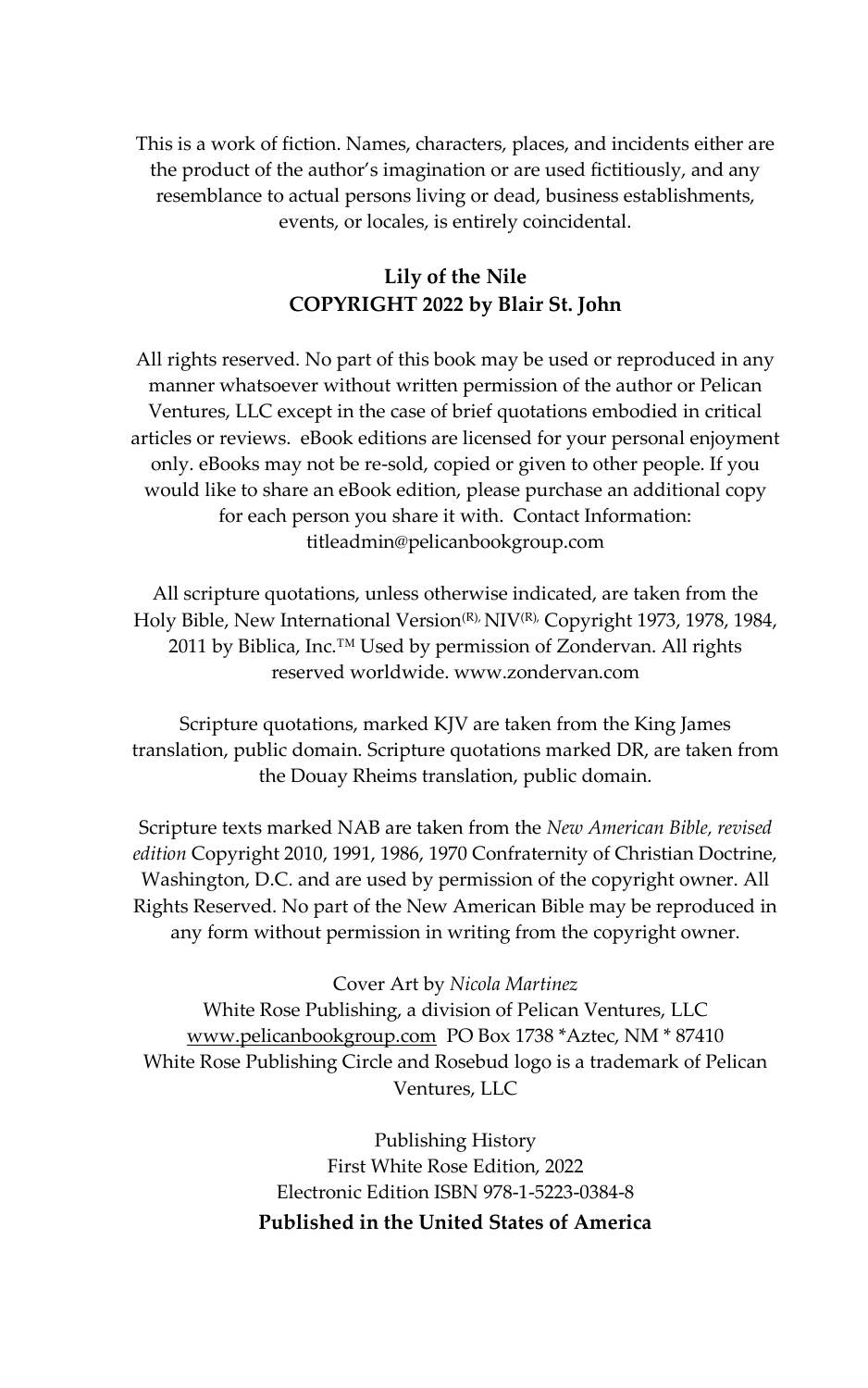### *Dedication*

To my family, for all their support and encouragement. To my sounding boards, for always stepping up to the bombardment of questions. Most importantly, to God, for giving me vision and guidance, and for His unwavering love.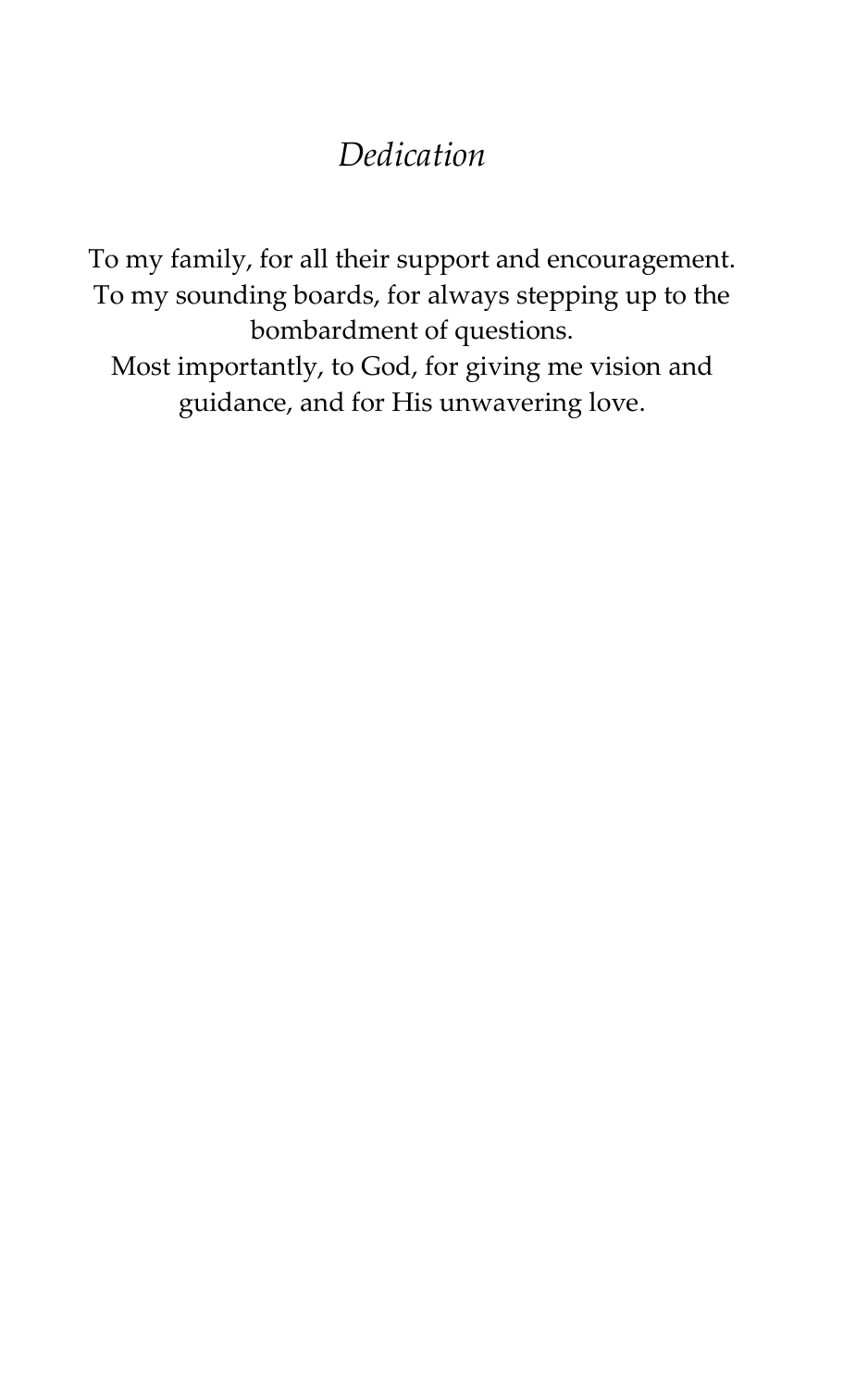## **Prologue**

Glass shattered downstairs and Mahreena Azari tried to make herself smaller. *Please, God, don't let them find me,* she prayed silently. She hunkered in the back of her closet.

Stupid, stupid, stupid. She should have taken the one page and left the rest. It might have been weeks before they discovered the theft, but she'd been cocky, and now they would probably kill her.

Heavy footfalls clomped up the stairs. Mahreena held her breath.

The bedroom door swung open and slammed against the wall. A framed picture crashed to the floor. A shadow passed through the sliver of light from under the closet door. She heard her drawers being pulled out and dumped, her bed getting shoved, the ruckus of her bathroom being searched.

Light poured in as the closet door swung open. Yusef Al-Hashimi, a man she knew well, stepped inside and pulled the string to turn on the closet light. The naked bulb swung like a pendulum, casting bright lights and shadows across his deep-set eyes, full beard, and muscled mass. He pulled boxes from the upper shelf, dumped their contents, and then felt around at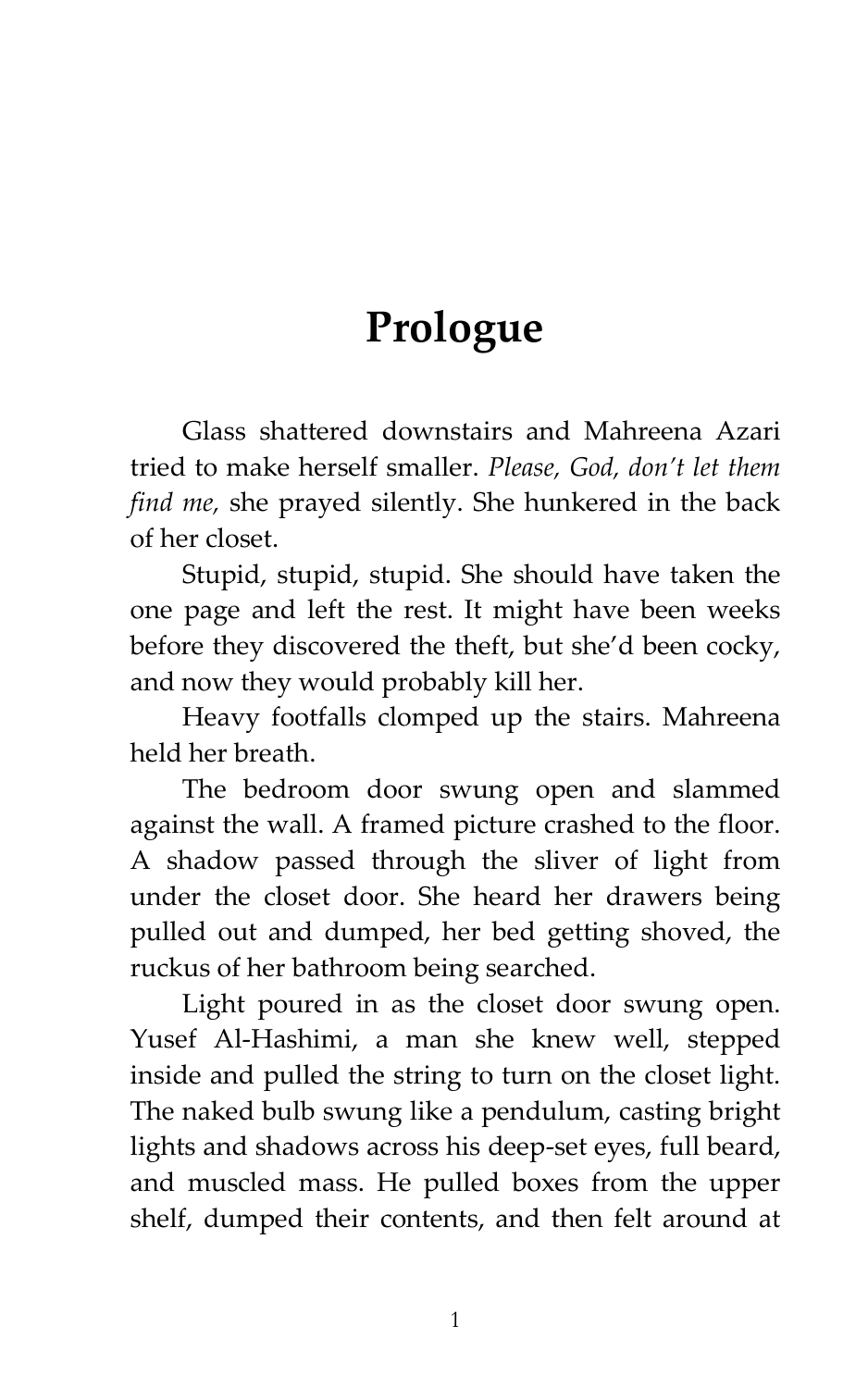the back of the shelf. He grabbed handfuls of clothes on hangers and tossed them behind him. It took only a few seconds to uncover her meager hiding place.

'Look what we have here.' He grabbed a handful of her hair and jerked her to her feet. 'Zamir will want to see you.'

He shoved her toward the hallway. She tripped on the bedspread on the floor, and he grabbed her hair again and yanked her to standing. She stumbled along behind him down the stairs.

Zamir Haddad stood in the middle of Mahreena's ransacked living room, watching as a dozen of his henchmen searched every crevice and hiding place they could find. He turned when she stumbled off the last step as Yusef yanked her from behind and pushed her in front of him.

'Reena, my darling, I'm so glad you're here.' As usual, he looked impeccable with his short-cropped, black hair, clean-shaven face and tailored suit, giving the appearance of one who'd stepped from a boardroom in New York City. Like many within the Cairo Brotherhood of Progressive Fundamentalists, he eschewed the standards of dress adopted by most Muslims. His carefully cultivated image was one of modern sophistication and civility, hiding the monster underneath.

If she didn't know how lethal he was, she might have believed his false concern. She only hoped he wouldn't kill her.

Yusef shoved her onto the now cushion-less couch. She sat, frozen in place, sure the slightest movement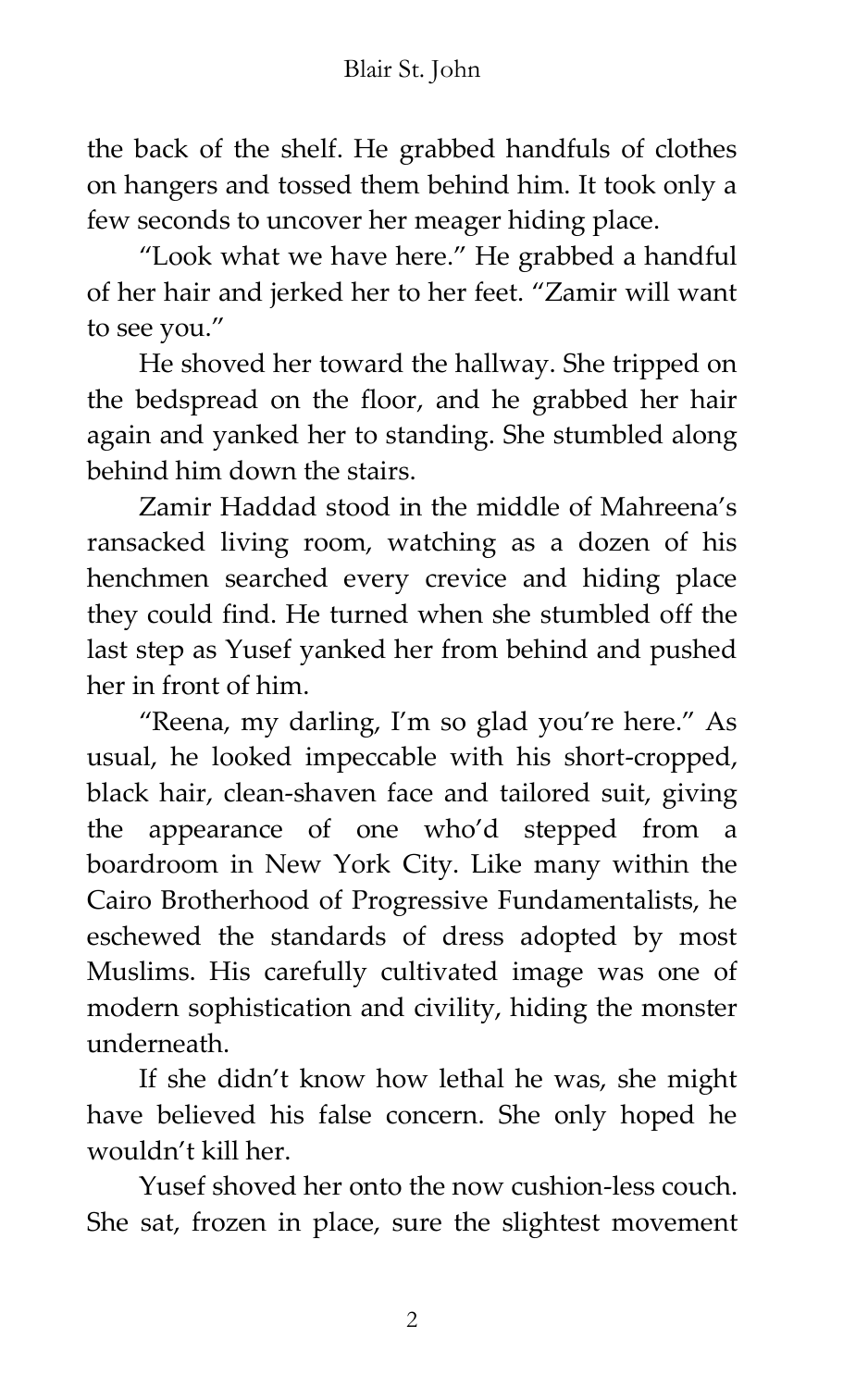could be her last. Zamir walked over and stood in front of her.

She looked up at him.

'Where is it, my love?'

'I don't have it.'

The slap sent her careening sideways onto the couch frame, and she winced as a spring dug into her arm. Yusef righted her, and she looked back at Zamir. His false smile was gone.

'I know you took it. Tell me where you hid it.'

"It's not here."

Zamir grabbed her throat so fast she didn't have time to evade him. He lifted her until her eyes were level with his. Her feet dangled, and she kicked, trying to find purchase. Spots danced before her eyes, and her vision blurred at the edges as the pressure of his hand on her throat cut off circulation and oxygen.

'I will kill you.'

She grasped at his hand, trying to pull it away, but he was too strong.

"Kill me,"-her voice was small and strained-"and you'll never find it."

His lip curled into a snarl as he released her. She collapsed to the ground and clutched her throat, gulping air.

Whatever they did to her, the cipher was safe. Thank God she'd had the forethought to send it to Lily for safe keeping. No one would even know about their connection. Lily coming to Cairo for work was a small miracle.

'Take her hand, Zamir.' Yusef's words pulled her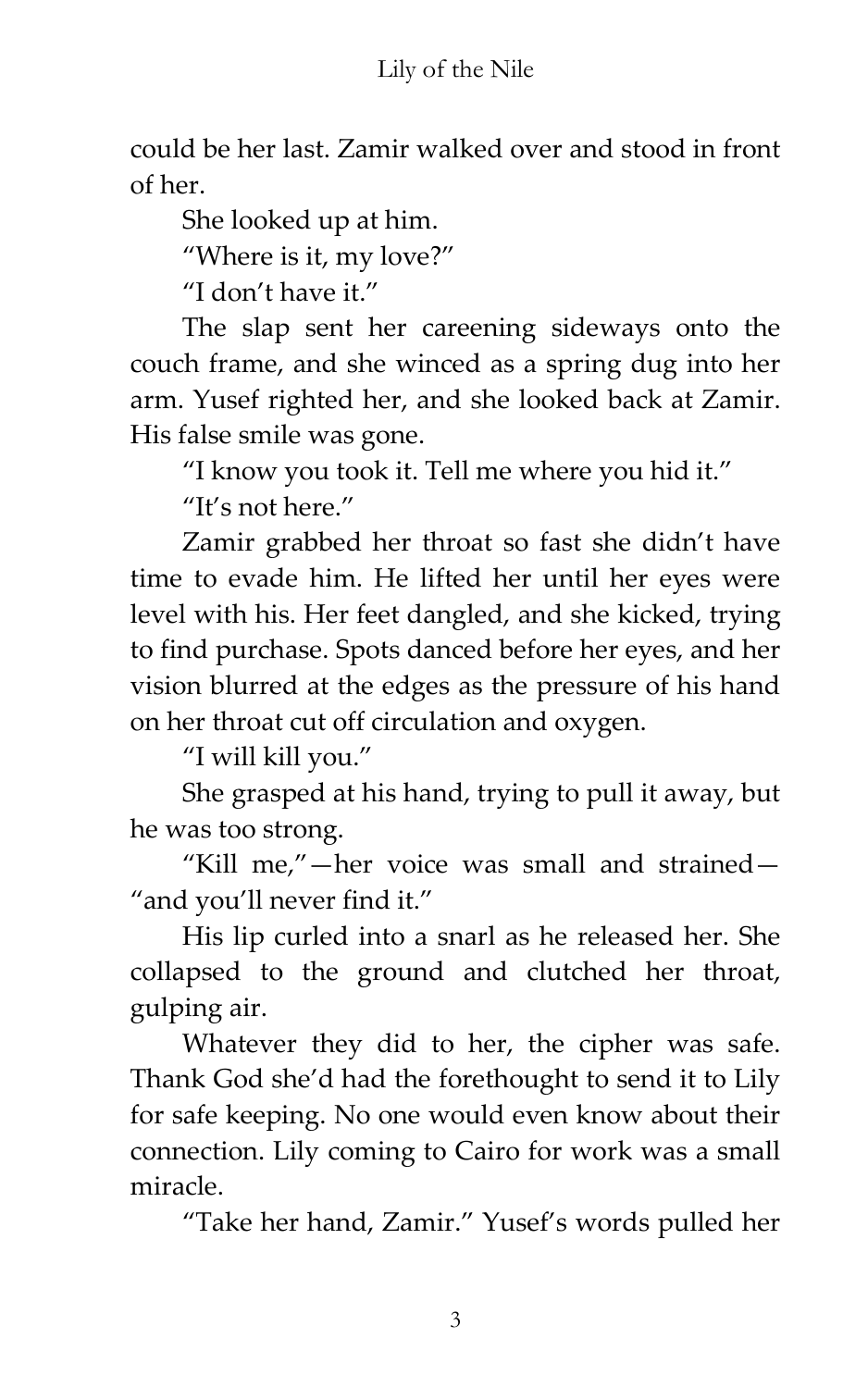from her thoughts.

She whipped her head up and turned a pleading eye to Zamir. His hard gaze bore into her, and he nodded to Yusef. She jumped to her feet and made a run for the door. Maybe she couldn't fight half the Cairo Brotherhood, but she might be able to get away. Two steps before she got to the door, she slipped on broken glass and crashed to the ground. She didn't have time to brace her fall and felt the hot sting of glass cutting her face.

Two soldiers grabbed her and forced her back onto the couch frame, holding her still while another set an end table in front of her. She strained against their grip, but one of them wrenched her right hand forward, gripped so tight her struggles were useless, wrapped a piece of cloth around it, and secured it to the table.

What did she know about Sharia Law? There were dozens of exceptions which could spare her hand. 'The map didn't belong to you. You can't— I promise, I will never take anything again.'

Zamir placed his hands to either side of hers on the table, and leaned in so close their noses touched. 'Do I look like a court of law to you?'

His spittle hit her in the face, and she winced from the volume of his voice.

'As far as you are concerned, I *am* the law.'

He snapped his fingers and Yusef pulled a machete from a sheath on his belt.

She tried yanking her hand free, but they held her secure. 'Zamir, please.' She was horrified that she was begging, but she couldn't halt the words as they fell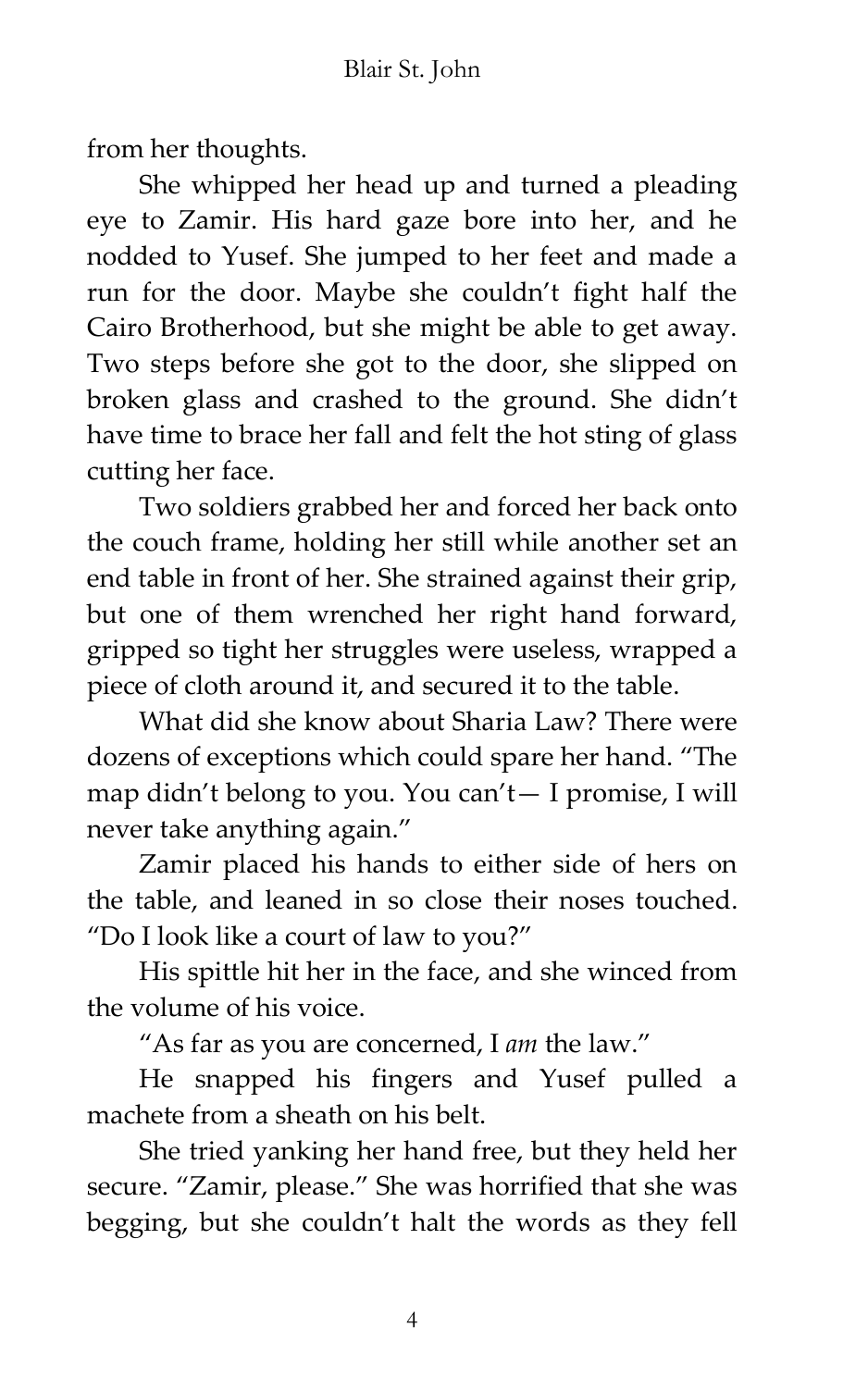from her mouth.

He stared at her for a moment, and she thought a flicker of regret flashed in his eyes. He brought the machete up, and she held his gaze as he swung it. At the last second she pinched her eyes shut.

Pain exploded in her brain. Not the hot sting of the blade slicing into her wrist, but the agony of obliteration.

Her eyes flew open and she cried out. Through hot tears, she saw her hand, not severed, but smashed under the butt of the machete.

'Consider this a mercy.' Zamir murmured in her ear and thrust the blade handle to Yusef, who sheathed the machete. She clutched her mangled flesh to her chest and took slow deep breaths, trying to will away the pain.

Zamir gave a few orders to his soldiers and walked out the door. One of the soldiers who had been holding her stomped upstairs and the rest of them followed Zamir out the door. Yusef picked her up and tossed her onto his massive shoulder.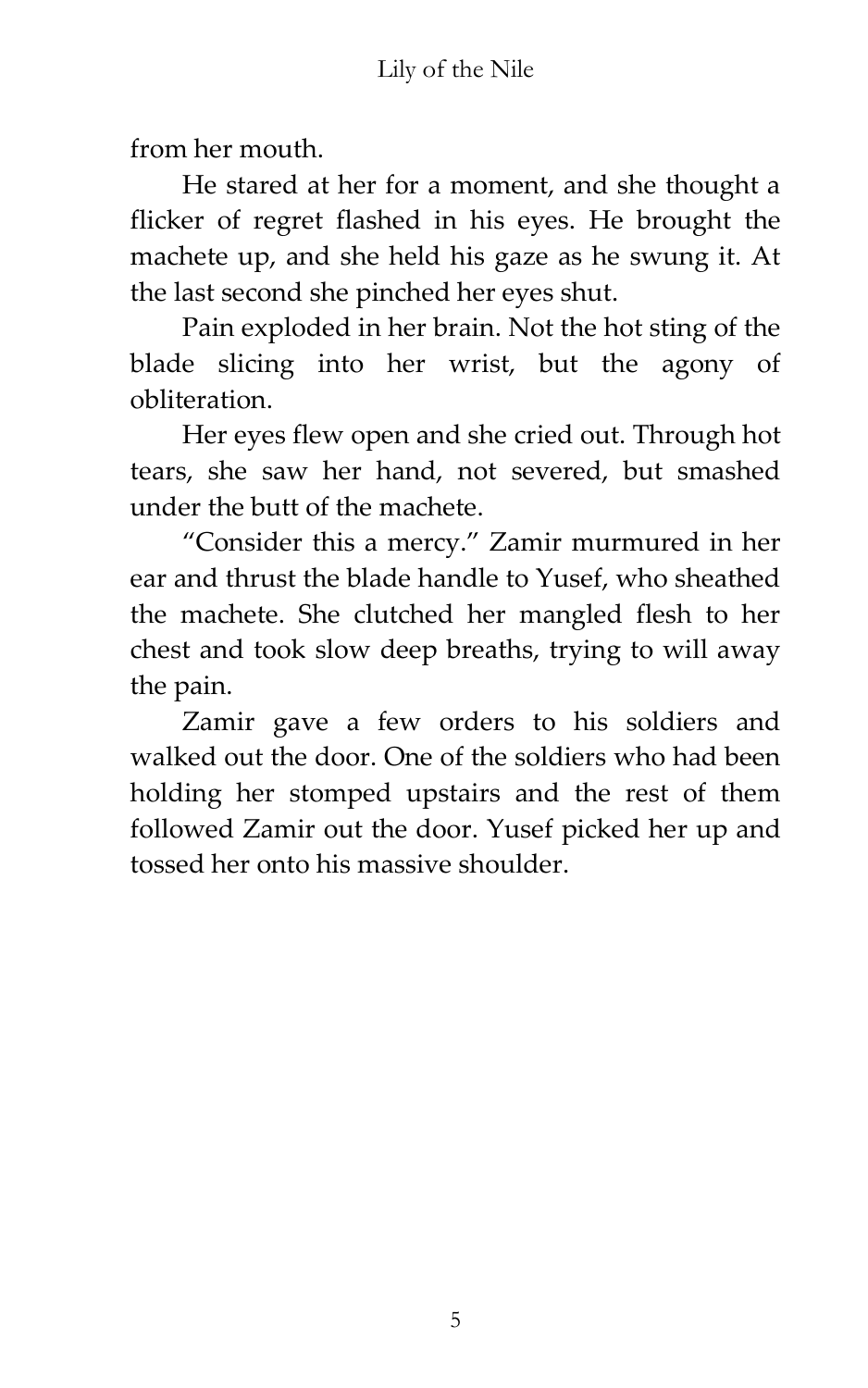**1**

'Come out to Cairo. We'll have a blast,' Lily said in her best Jack Glade movie impression as she closed the hotel room door and leaned against it. She supposed it wasn't a fair comparison, since in *A Christmas Terror*, Jack Glade was battling terrorists and she'd been battling flight delays, horrid airplane food, motion sickness, lost luggage, international customs, and outrageous airport currency exchange fees. All things considered, had Glade gotten off easy?

She either needed a large cup of coffee, or a long nap. As strong as the temptation to take a nap was, the conditioning of her youth was stronger. She could nap later. For now, she had luggage to unpack. With a sigh that bordered on a groan, she pushed herself off the door and started by hanging the handful of travel clothes from her garment bag.

Some of her colleagues at the American Biblical Archeology Foundation ribbed her about the way she dressed when she travelled, but no amount of ribbing could undo the decades of fashion principles and poise her mother had hammered into her brain. While she may never be as comfortable in high heels as in her dusty boots, she was now a master at faking it.

She finished unpacking her barely tolerated travel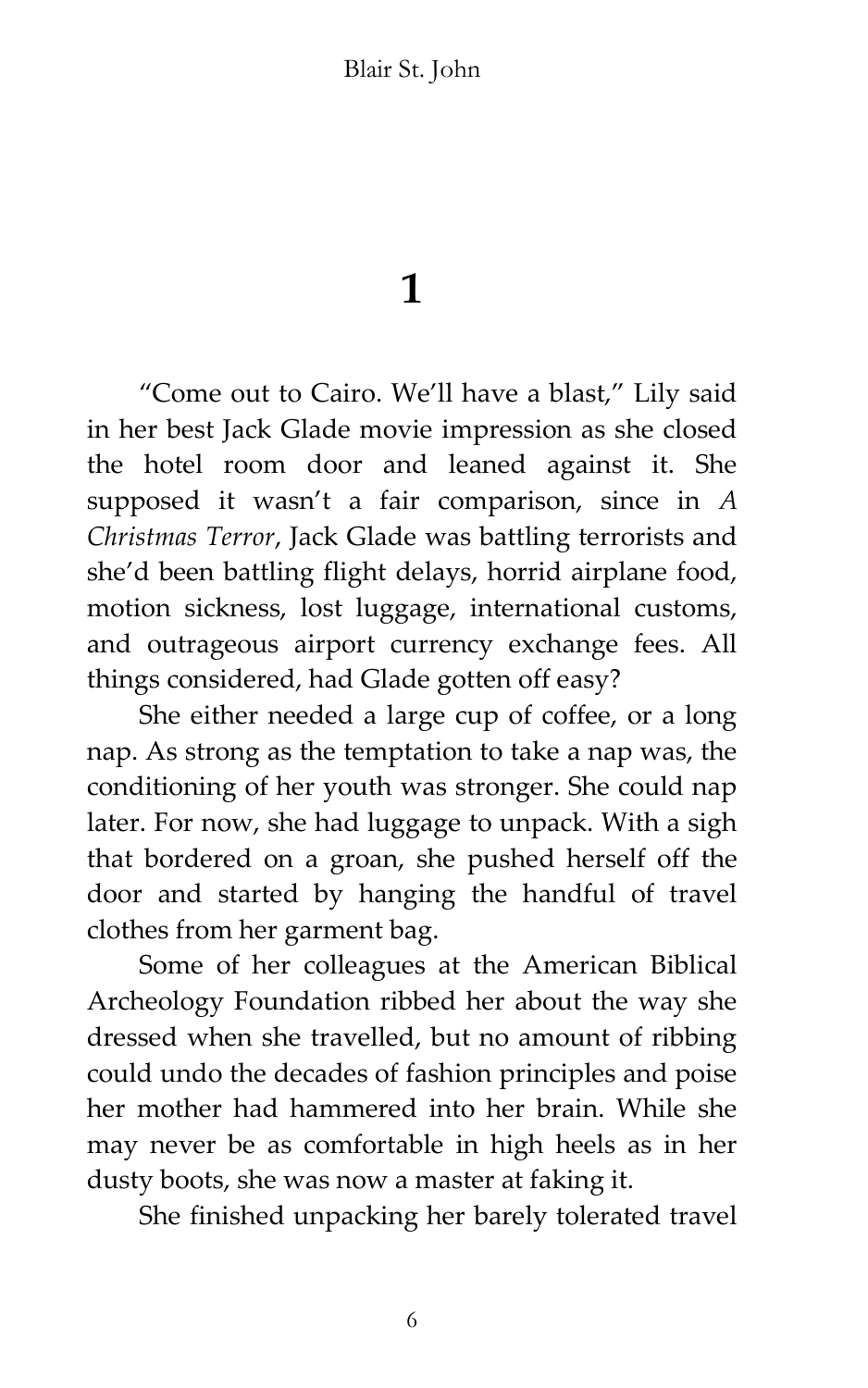clothes and picked up her large, beat-up suitcase, covered with stickers from every city she'd ever gone for work—including a brand new one she'd picked up at the Cairo airport—and unpacked her much beloved day clothes, boots, and her go-to, beat-up leather messenger bag.

Outside, muffled by the balcony door, she heard the pre-dawn call to prayer playing on loudspeakers throughout the city. She stepped out onto the balcony and watched the sun creep up over the horizon and glint on the Nile flowing across the street from the hotel. The bustle of the city waking up made her want to laze on the balcony all day, order room service, and adjust to the jetlag of flying around the world.

Well, she couldn't afford to waste a day, but she could spend an hour or so resting before getting to work. It wasn't as if buried artifacts could walk away. She stepped back in the room and took off one black pump, but as she reached for the second one, someone knocked on the door.

She sighed, slipped her shoe back on, and answered the door.

'Good morning, Miss Gentry. The front desk forgot to give you this.'

She looked at the scribbling on the package, but couldn't make out what was written. Slop Powel? Shod Rawd? What in the world? She squinted and turned it around and it clicked: Short Round. Lily laughed. No one had called her Short Round in years. Which meant the package could have only come from one person.

Mahreena's handwriting had always been more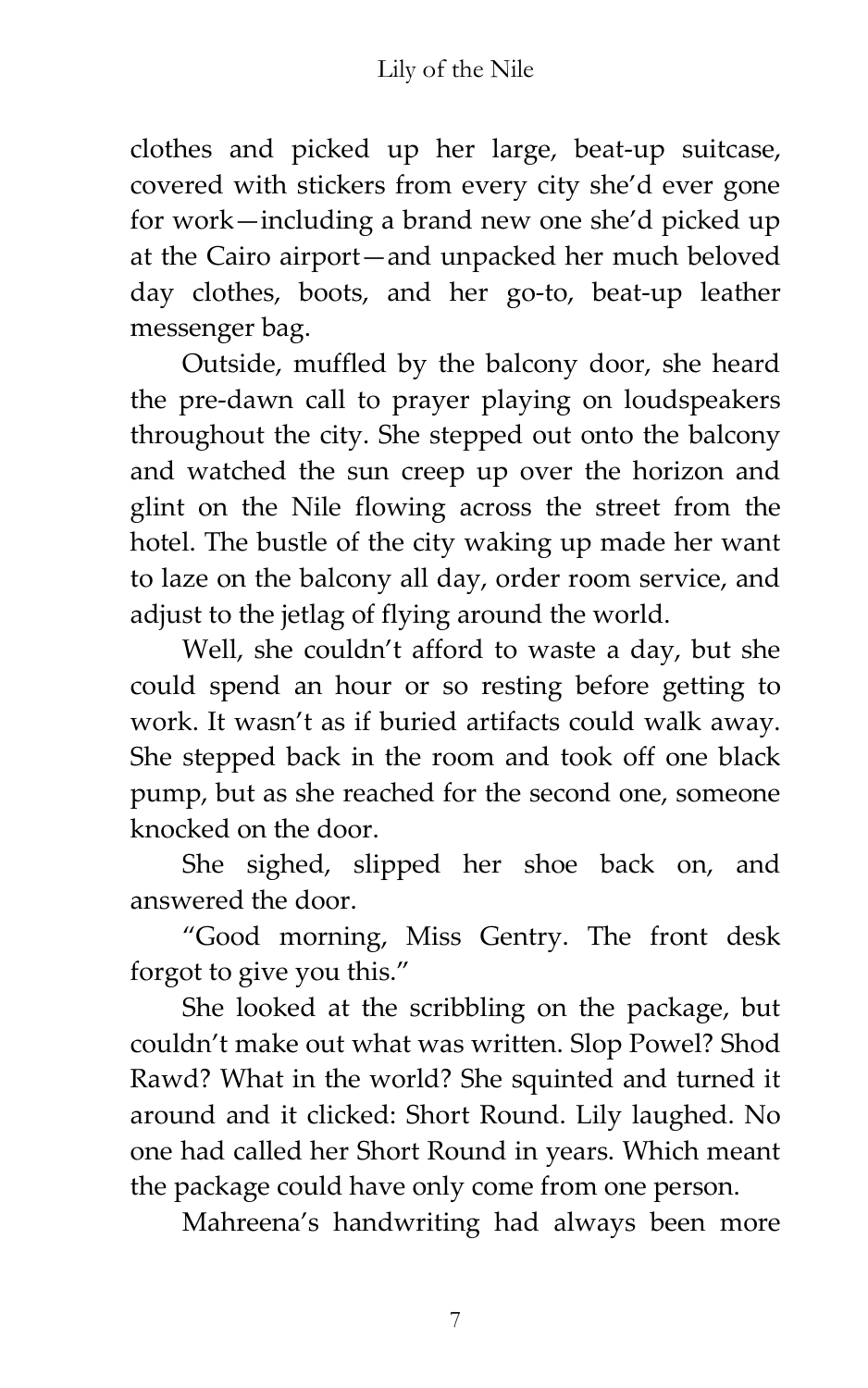akin to chicken scratches than actual writing. But from the looks of this package, Lily wondered if her friend had decided to give up on legible writing altogether and become a doctor.

She pulled the strip of cardboard to open the envelope, and dumped the contents on the bed. A second, sealed, manila envelope, fat and heavy, hit the comforter with a muted thunk, and a loose sheet of paper floated to the floor.

She left the manila envelope on the bed and picked up the crisp, white paper to decipher the scribbled note.

*Hey Short Round~* 

*I need you to hold on to this package and don't let* anyone *know you have it! I know you have some work you have to do, but as soon as you're done, you should get on a flight back home. Cairo is pretty dicey right now for tourists. If I don't collect this from you before you head back to the states, take it with you when you go. I'll touch base soon. Love you!*

*~Ravenwood*

Lily rolled her eyes. Mahreena could be incredibly melodramatic. Sure, as a fair-skinned, red-headed, American woman, she would stand out from the locals and could be pegged as an easy victim for pickpockets, but she had a lot more street smarts than Mahreena gave her credit. She would be as safe in Cairo as she'd been in Morocco, Peru, and the Yucatan Peninsula.

She pulled out her phone and looked at the time, grateful that the internal clock automatically adjusted,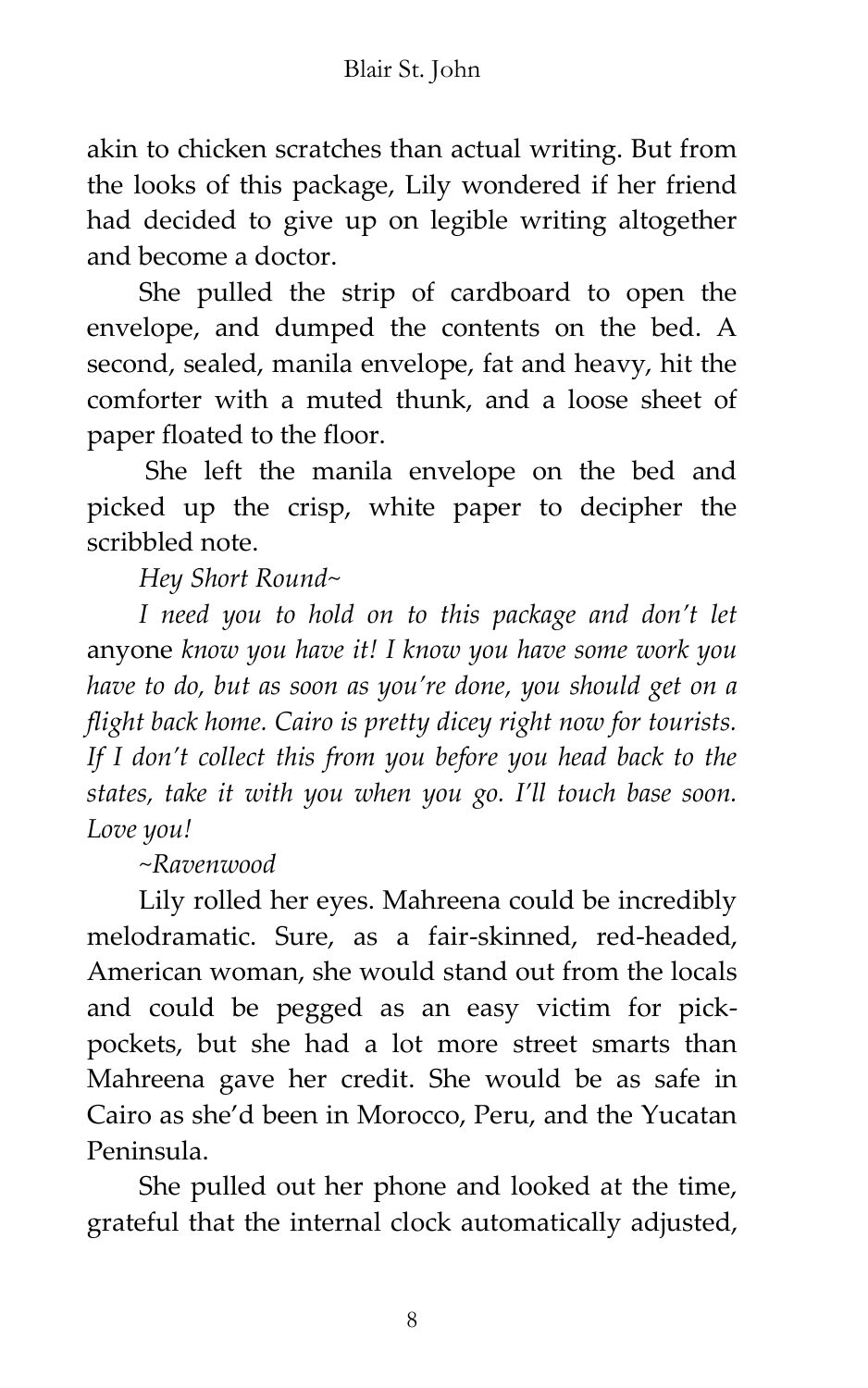and she didn't have to do the math to figure out the local time. Just past 5:00 AM. Napping now would kill her later with the jetlag. The debate was settled. She needed caffeinating. Maybe over a cup of coffee she could convince Mahreena she was perfectly safe in Cairo.

She dialed Mahreena's number, and voicemail picked up. '*This is Reena. I'm not available. Leave me a message*.'

'Hey, Reena, it's Lily. I'm at the Conrad, and I got your package. I know it's early, but I need caffeine, and I'm taking you with me.'

 $~\sim~$ \* $~\sim$ 

The cabbie sped off as soon as Lily paid him, not even waiting for her to close the door of the cab. She looked around the neighborhood to see what spooked him, but didn't see anything to cause alarm.

She started up the steps to Mahreena's house and froze on the second step. The door was ajar; but not just open, the jamb was broken. Was this why he sped off? The hairs on the back of her neck snapped to attention, and she faltered on the step. She wished she had a gun, even though she wasn't used to using one.

She approached the door and listened for a moment before nudging the door the rest of the way open. She stepped over broken glass inside and looked around. Furniture had been tossed, cushions cut open, papers were scattered across the floor, drawers were pulled from their tracks, the contents dumped on the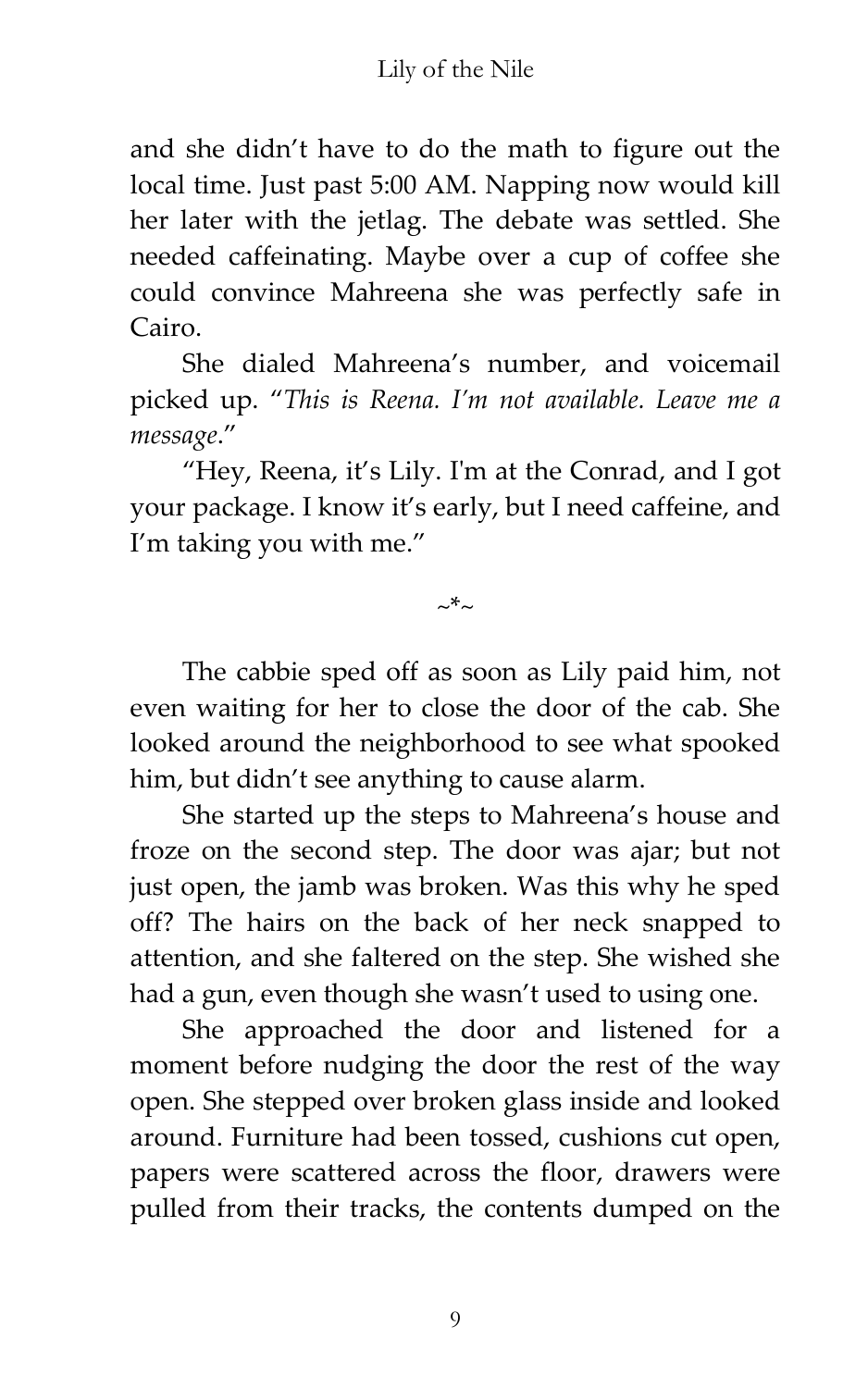floor. On instinct, she pulled out her cell phone and punched 9-1-1 in her phone, but stopped before hitting the call button. Idiot. She couldn't dial 9-1-1 in Egypt. She had no idea what local authorities she could call. She was on her own. She cancelled the call, put the phone away, and took another step farther into the house.

'Dear Lord, please let my friend be safe,' she prayed out loud as she made her way through the wreckage.

Glass crunched under the spike of her heel, and she cringed. She wished she was wearing her field boots and some khaki pants. They would allow for free movement, and a more silent walk. She probably didn't need to worry about noise; the house was eerily quiet, only the ticking of a clock and the hum of the refrigerator breaking the silence. But some primal instinct made her wary of announcing her presence when she didn't know if the place was empty.

After walking through the main level and finding no signs of Mahreena, she ascended the stairs, freezing on a step when it creaked, sounding like a seagull squawk against the silent backdrop of the house. She held her breath and listened, but she heard only the faint humming and ticking from the kitchen. She continued up the stairs with her breath held. Only at the top landing, when no other stairs creaked, did she release her breath.

The first door on her right stood open and she entered. The wreckage of downstairs was mirrored there with clothes, knick-knacks, jewelry, and bedding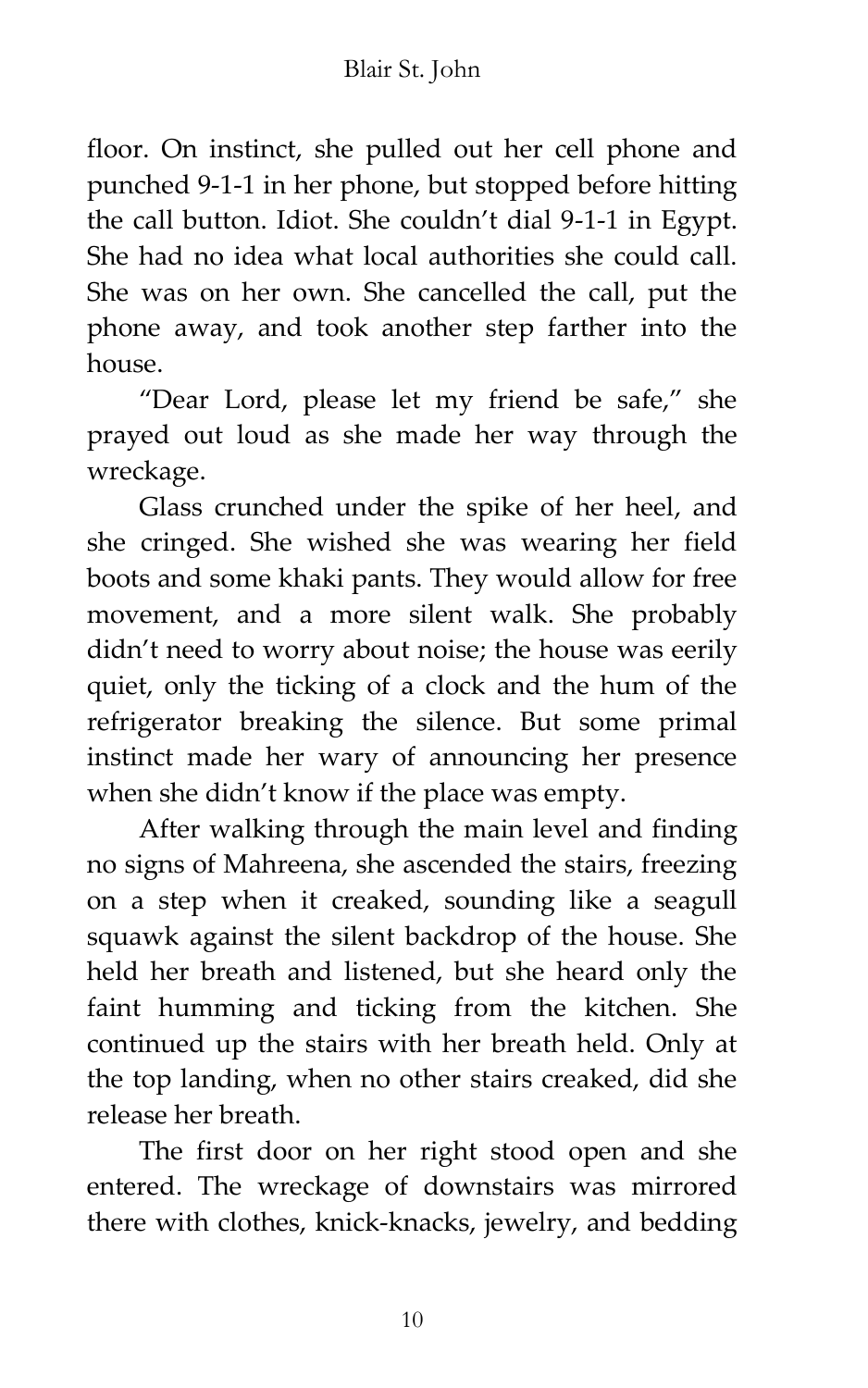covering the surfaces. Her skin crawled with trepidation, and she shuddered. If Mahreena were home when this happened, would she have gotten out OK? Lily hoped so, but given the level of destruction, she doubted it.

She looked in the closet, the en suite bath, and under the bed. When she stood, she saw a picture standing upright on the table beside the bed, looking out of place amongst the chaos.

She picked it up and a smile touched her lips as she stroked the glass. Two young ladies in hairnets and aprons grinned at her. Her mother had taken the picture when Mahreena came to visit one Christmas, and they'd spent part of the holiday volunteering at the homeless shelter in Boston.

The quietness of the house seeped into her consciousness and the smile disappeared. What if that Christmas was the last time she saw her friend? Again, she forced the thoughts away and squared her shoulders. Her senses tingled, as if someone were looking at her, and again, she wished she had a gun, but it wasn't as if she could have brought one with her.

She started to set the picture back on the bedside table and saw what had caused the sensation of being watched. In the reflection of the picture frame's protective glass, she saw the silhouette of a man standing in the doorway to the room. He had a gun in his hand. Just her luck.

She didn't think he knew she was aware of his presence. Which gave her the slightest edge. Her exboyfriend in college had insisted she learn some basic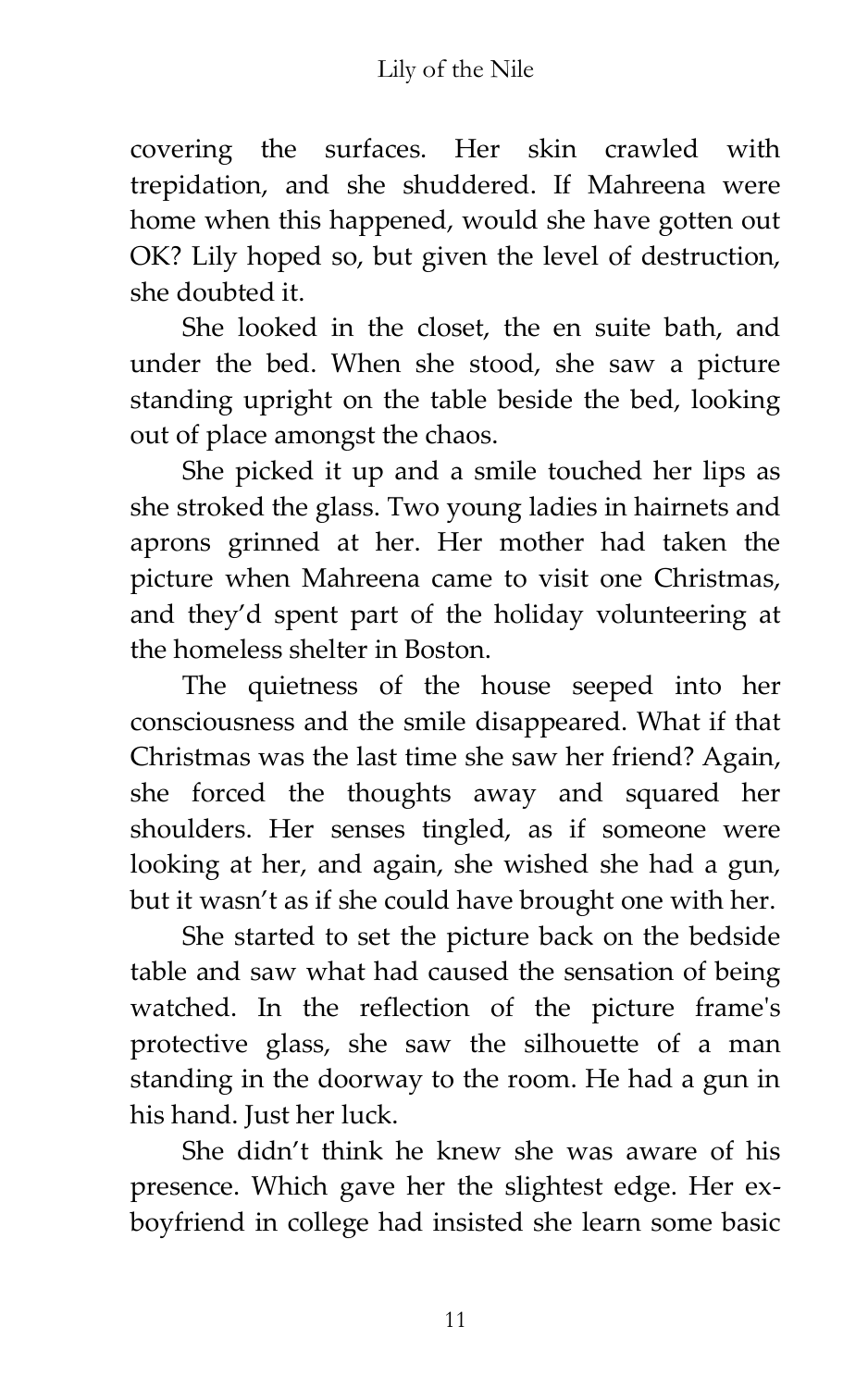self-defense, and she remembered the element of surprise was her best weapon. Did she remember anything else she'd learned? Of course not. She figured she'd never need it. A mirthless chuckle at the thought sounded in her head.

So, she wasn't Jack Glade. She wouldn't disarm this guy and use his gun against him, jump out a second story window, and make a narrow escape on a motorcycle while the bullet riddled baddie lay bleeding on the floor. She still needed to get past him and out the front door. After that...well, she'd figure something out. First thing she had to do was incapacitate him so he didn't shoot her.

Surreptitiously, she glanced around to see if there was anything she could use as a weapon. The dinky plastic alarm clock was more likely to break than to hurt anyone. The lamp was bolted to the table. The stuffed animal was useless. The only thing left on the bedside table was a bottle of apple-scented, moisturizing lotion. It wasn't much, but maybe it was enough to distract him.

She eyed it for half a second, scooped up the lotion, and spun around in a single motion, throwing the bottle as soon as he was in view.

It hit him in the face. A window behind her shattered and a loud bang echoed in the room. She screamed and covered her ears, half ducking. The man had shot at her!

She glanced up and saw he was rubbing at his eyes with his free hand, his gun pointed to the ground. Good.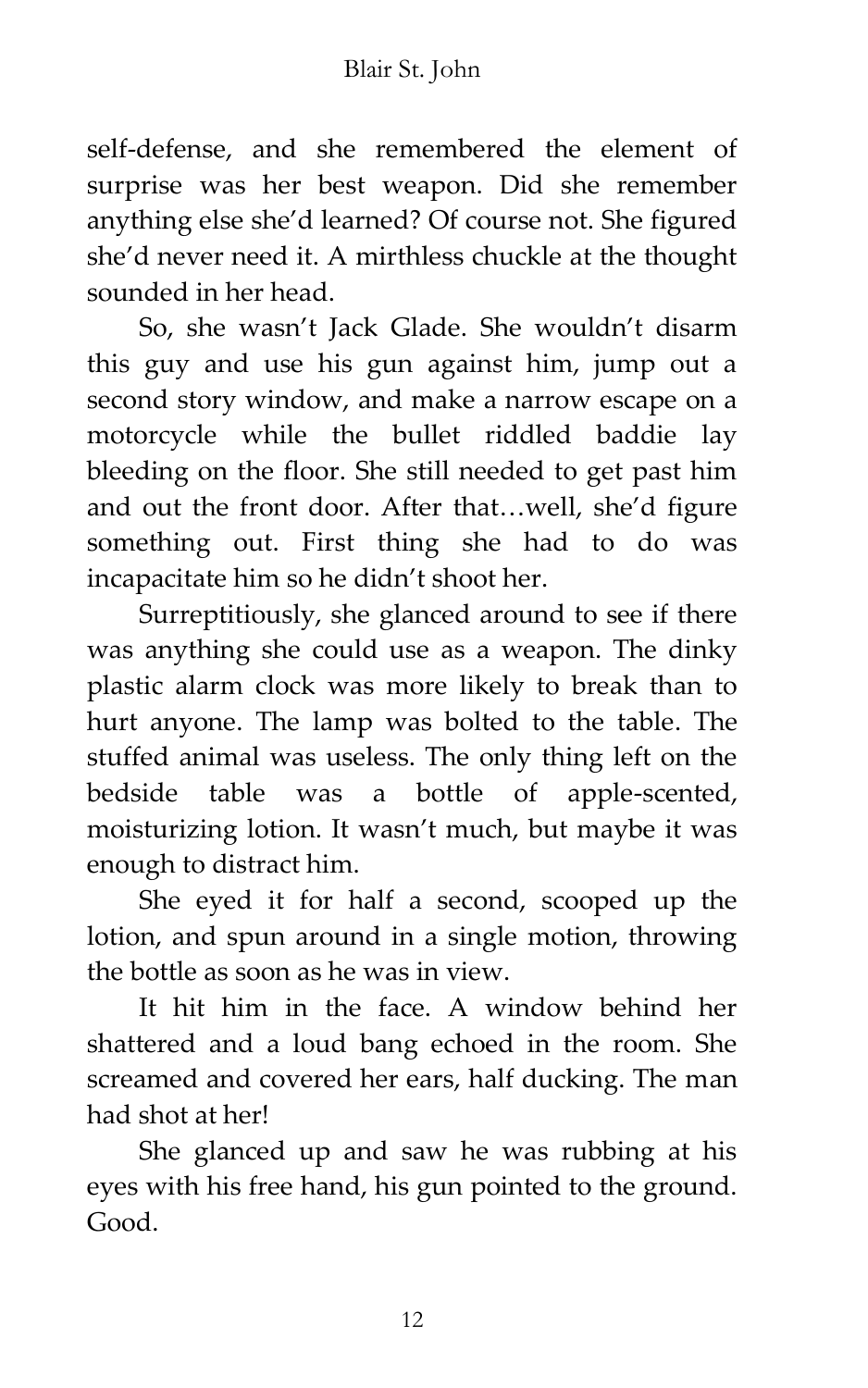She ran for the door.

After a couple steps, she stumbled and crashed to the floor. The picture in her hands slammed hard into her chest and the frame broke. She should have thrown the picture. She chucked the now busted frame at him for good measure, and heard a clatter as it knocked the gun from his hand. She thanked the Lord for the abnormally good aim and started to get up, but her high heel caught on the bedding.

Stupid skirt and heels! They would make her mother proud, but they weren't practical.

She glanced up at the man to see if he was coming at her and was pleased to see him on his knees, feeling the ground for the gun and wiping away the last of the lotion that had exploded into his eyes. She stood, avoiding the bedding, and ran.

As she made it to the door, a pair of strong arms wrapped around her waist and pulled her down. Instinctively, she reached out to claw at his eyes. But he was too quick. He pinned her beneath him, grabbed both of her arms with one hand, held them to the ground above her head, and covered her mouth with his other hand.

'Shut up,' he whisper-yelled at her.

She bit his hand. He pulled it away, shook it, and placed it with his other hand, holding her arms still. Certain he would kill her—or worse—if given half a chance, she bucked her hips, trying to throw him from where he sat, but her efforts were wasted.

As she struggled beneath him in her vain attempt to break free of his clutches, she breathed in a potent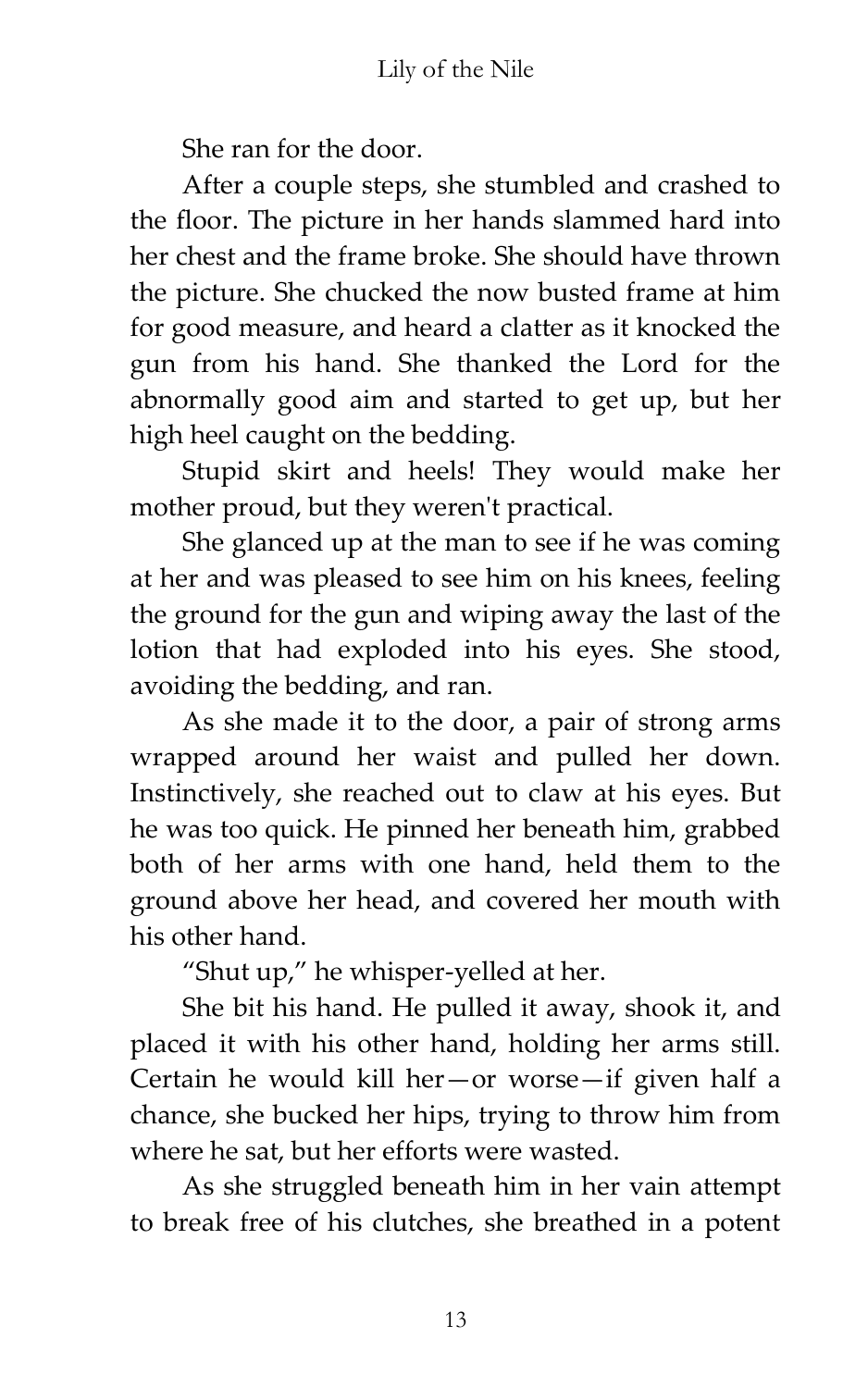mix of fiery, woody cologne, the musky odor of man, and an acrid, sulfuric smell that niggled at her memory. Her mind raced, trying to figure out where she knew the smell from, but she couldn't place it.

She grunted from the effort to break free of him, and he shushed her again. She glared at him, and he glared right back at her through a smear of lotion, his dark eyes filled with rage. Something about his eyes struck a chord of familiarity. Was he a person of interest she'd seen on the news? But that wouldn't explain why she recognized his scent.

She bucked her hips again, but he was ready for it and didn't budge. She kicked her knee up, but it didn't get far with the slim skirt. She tried to wrench her arms free, swung her head forward, and heard a satisfying crunch as her forehead connected with his nose. The pain was well worth it.

'Calm down, Lily,' he said in a whispered, but stern, ragged voice. 'I won't hurt you.'

Lily? She fell silent and quit thrashing. She knew that voice. She looked up at the face hovering inches above her own and the tumblers fell into place. The scent, the eyes, the mouth, the voice: she knew them all. There could only be one infuriating being on the planet with them all.

 $^{\prime\prime}$ Azari?"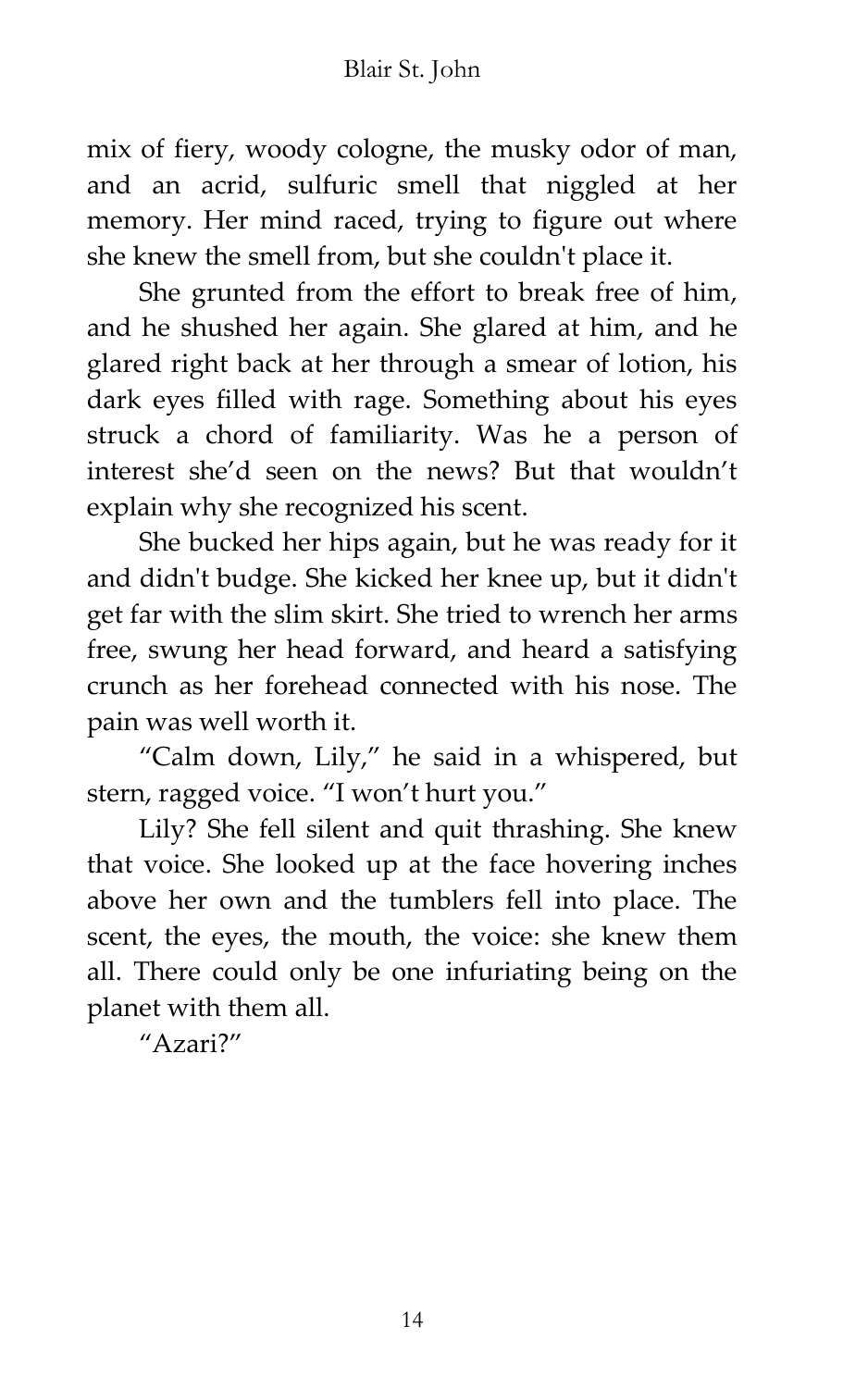**2**

When Lily stopped squirming and said his name, Ezekiel Azari released his grip and reached up to feel if she'd bloodied his nose with her head butt. His hand came away clean, and he scowled at her.

Now that she recognized him, he would be safe from further attack—she slammed her palm into his chest so hard it knocked the wind out of him, and when she bucked again it threw him, freeing her.

She scrambled back until she reached the bed, but she wasn't afraid. The fury blazing in her eyes could have scorched the sun. It had been ten years since they'd seen each other, which evidently hadn't been long enough for her to forgive him. Which was fine with him. He hadn't forgiven her either.

He stared at her, taking in how she appeared to be as she had been a decade ago, at the same time being completely different.

She looked as if she'd stepped out of a fashion magazine with her impeccable style and flawless makeup. Even sprawled on the floor, she exuded elegance. Her fiery red curls were half up in what he remembered her mother calling a "coiffeur," though several strands had come loose in their tussle. The aroma of peaches wafted from the loose curls. Her lips,

15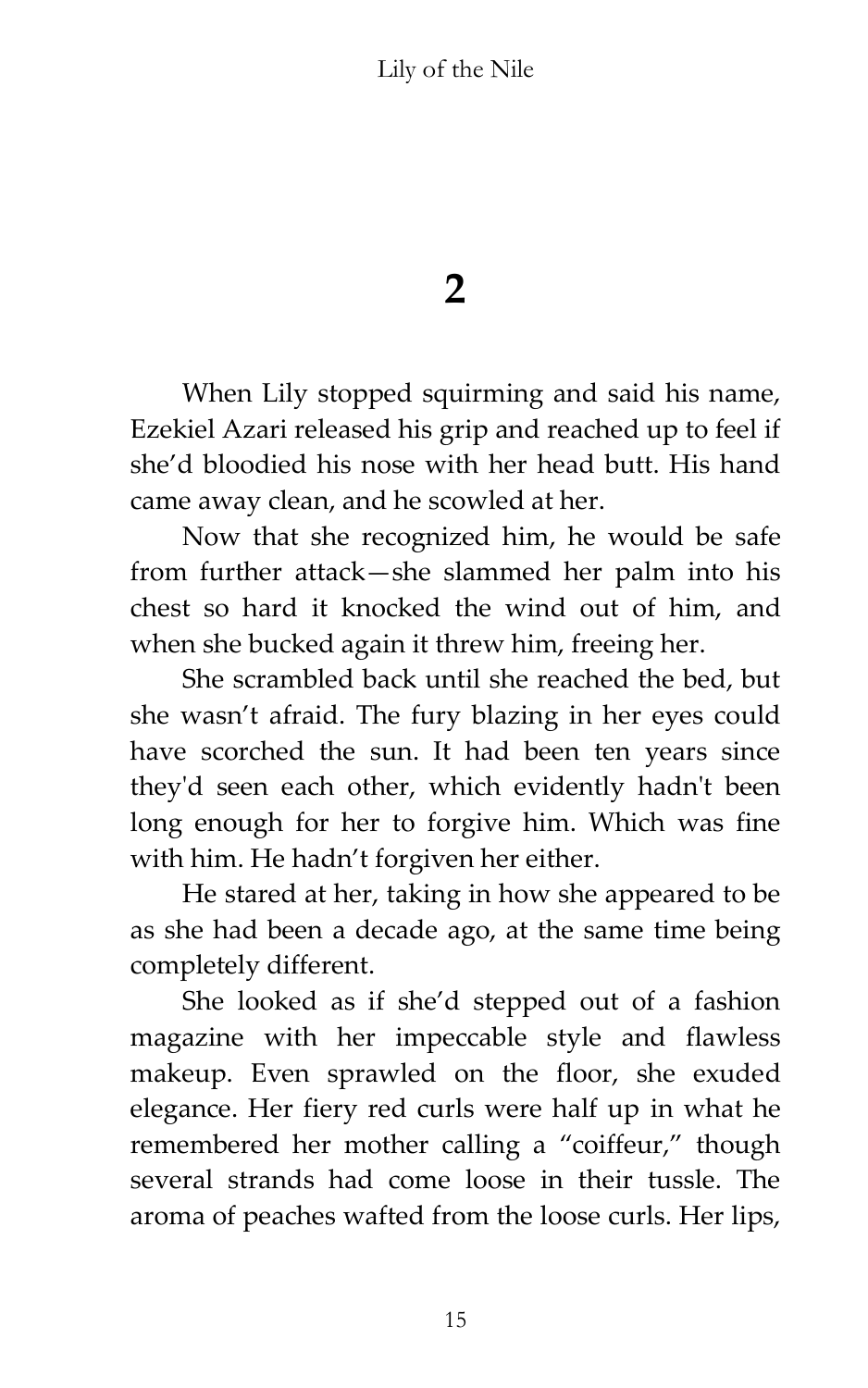full and tinted pink, pulled at him deep inside, just the sight of them, despite how they snarled at him.

On the surface, it looked as though she'd gracefully matured into her thirties. If he didn't have an eye for details, he would say she was the same little rich girl he'd almost married. But he did see the details. Amid her curves, he spied some muscle definition indicating regular exercise, and not in the aerobics and treadmill way, but in the rock climbing and running on rough terrain way. Then there were her eyes. They had lost their playfulness and looked an awful lot like the eyes of the guys he worked with: observant, experienced, and cautious.

Even if he hadn't seen the look in her eyes, it was evident in her actions. He'd noticed the subtle change in her stance as she'd become aware of him standing in the doorway, but her swift and agile attack had surprised him, something he was loathe to admit. He was a trained agent of the Order of the Temple's antiterrorism unit. He shouldn't be caught off guard by anything, let alone have discharged his weapon. It was a rookie mistake. He was glad he hadn't shot her.

He knew the longer it took to get her out of the apartment, the more likely it was someone else would shoot her. 'We need to leave.' He spotted his gun to the right and picked it up, stood cautiously, and glanced out the shattered window to gauge the distance to the ground, should they have to jump.

'Leaving? Oh, you're good at that.'

He gritted his teeth at the waspish comment, but let his breath out in a slow hiss; maybe he deserved